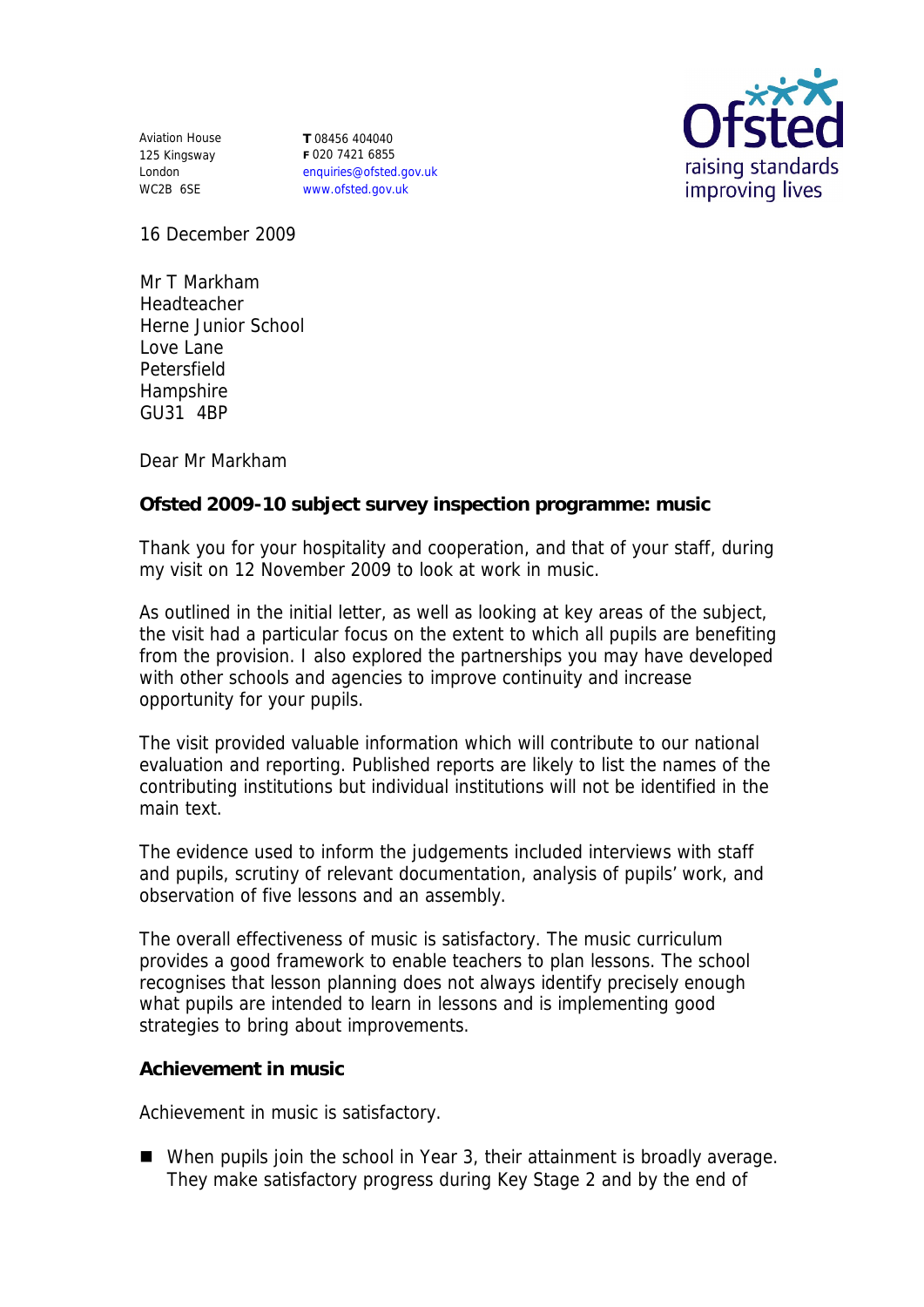Year 6 most pupils attain broadly in line with the national expectations for music. For example, pupils sing in tune with clear diction and use a range of classroom instruments effectively when they compose their own music. A minority of pupils make good progress and their attainment is above average.

- Good numbers of pupils are involved in instrumental lessons, extracurricular activities and public performances where they achieve well.
- **Pupils'** personal development in music is good. They cooperate well with each other and enjoy their music lessons. Their learning in music helps them to reflect on and understand wider issues. Pupils in Year 4, for example, had developed a good understanding of the historical and social context of the two World Wars through thinking about the underlying meaning of songs from those times.

**Quality of teaching of music**

The quality of teaching of music is satisfactory.

- Most music teaching is undertaken by class teachers who are supported well by the subject expertise of colleagues from within the school and the local authority. As a result, teachers are beginning to develop their own confidence and understanding of effective strategies for teaching music.
- Teachers involve pupils in a good range of activities where the emphasis is usually placed on active involvement in music making. In a few cases, however, too much emphasis is placed on verbal explanations that reduce the time available for music making.
- Lessons are carefully planned but do not always identify precisely enough what pupils are intended to learn, as opposed to do, in lessons. As a result, activities do not always build on each other logically to reinforce and deepen pupils' musical understanding. Teachers provide satisfactory feedback to support pupils' learning in the classroom and make regular assessments of their progress.
- The school has begun to identify relevant ways of using information and communication technology (ICT) in music. It recognises, however, that the use of ICT, including recordings of pupils' work, is currently underdeveloped.

**Quality of the curriculum in music**

The quality of the curriculum in music is good.

■ The curriculum, which has been developed using a good combination of published and other resources, is reviewed regularly and adapted to meet the needs of all pupils. The good links with other curriculum areas help pupils to see their learning in music in a wider context. Progression is identified through links with National Curriculum levels, although these do not always place sufficient emphasis on the key learning identified in the first sentence of each level. The school recognises that teachers need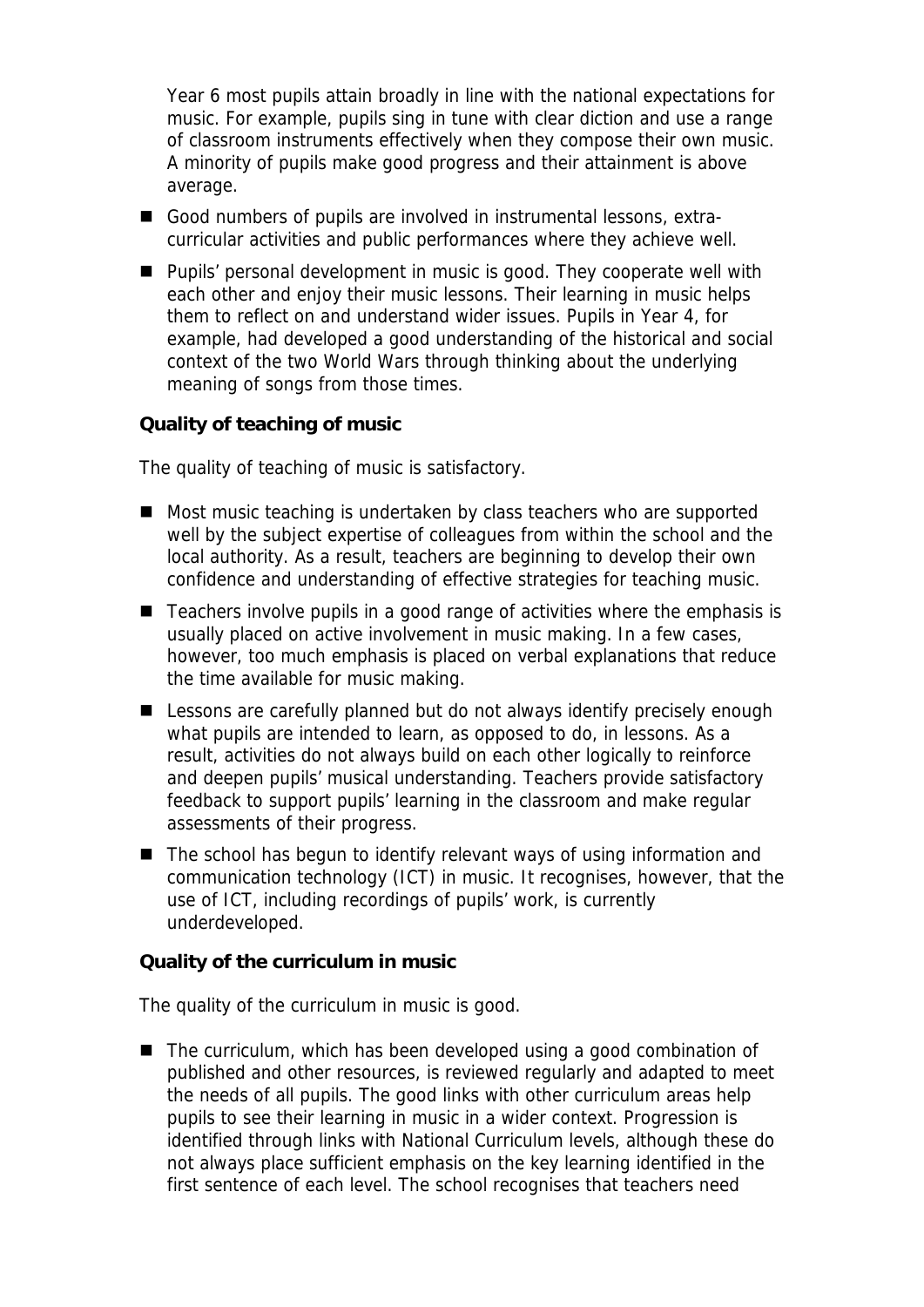continuing support in using the scheme of work as the basis of planning effective lessons.

■ The curriculum is enhanced by a good range of instrumental lessons and extra-curricular activities which pupils enjoy and participate in enthusiastically.

**Effectiveness of leadership and management in music**

The effectiveness of leadership and management in music is good.

- $\blacksquare$  The school has a clear vision for the continuing development of music, seen for example, in the support given to teachers to develop their understanding of how to teach music. This is having a positive impact on the quality of pupils' learning and the overall coherence of music across the school.
- Areas of strength and those in need of development have been identified accurately through self-evaluation. Well-targeted actions to support improvement have been identified and good support has been provided to develop the effectiveness of subject leadership. The school is aware that the recent improvement in resources for ICT provides an opportunity to further develop its use in music.

**Subject issue: inclusion**

 $\blacksquare$  The school has an inclusive approach to music and has begun to identify areas where it needs to be more pro-active in targeting pupils. A percussion group, for example, has involved a number of boys who would otherwise not have chosen to take part in extra-curricular activities.

**Subject issue: partnerships**

■ The school makes effective use of partnerships, including those with local schools, the local authority music service and community musicians, to improve outcomes for pupils. The expertise provided through the recently introduced 'Wider Opportunities' provision in Year 4 is extending pupils' achievements and supporting teachers' professional development.

**Areas for improvement, which we discussed, include:**

- building on existing good practice to improve the quality of teaching by:
	- identifying more precisely what pupils are intended to learn in lessons
	- $-$  ensuring that activities relate directly to the focus for learning and build on each other logically
- developing strategies to involve more pupils from different groups in instrumental lessons and extra-curricular activities
- developing the use of ICT and recordings of pupils' work.